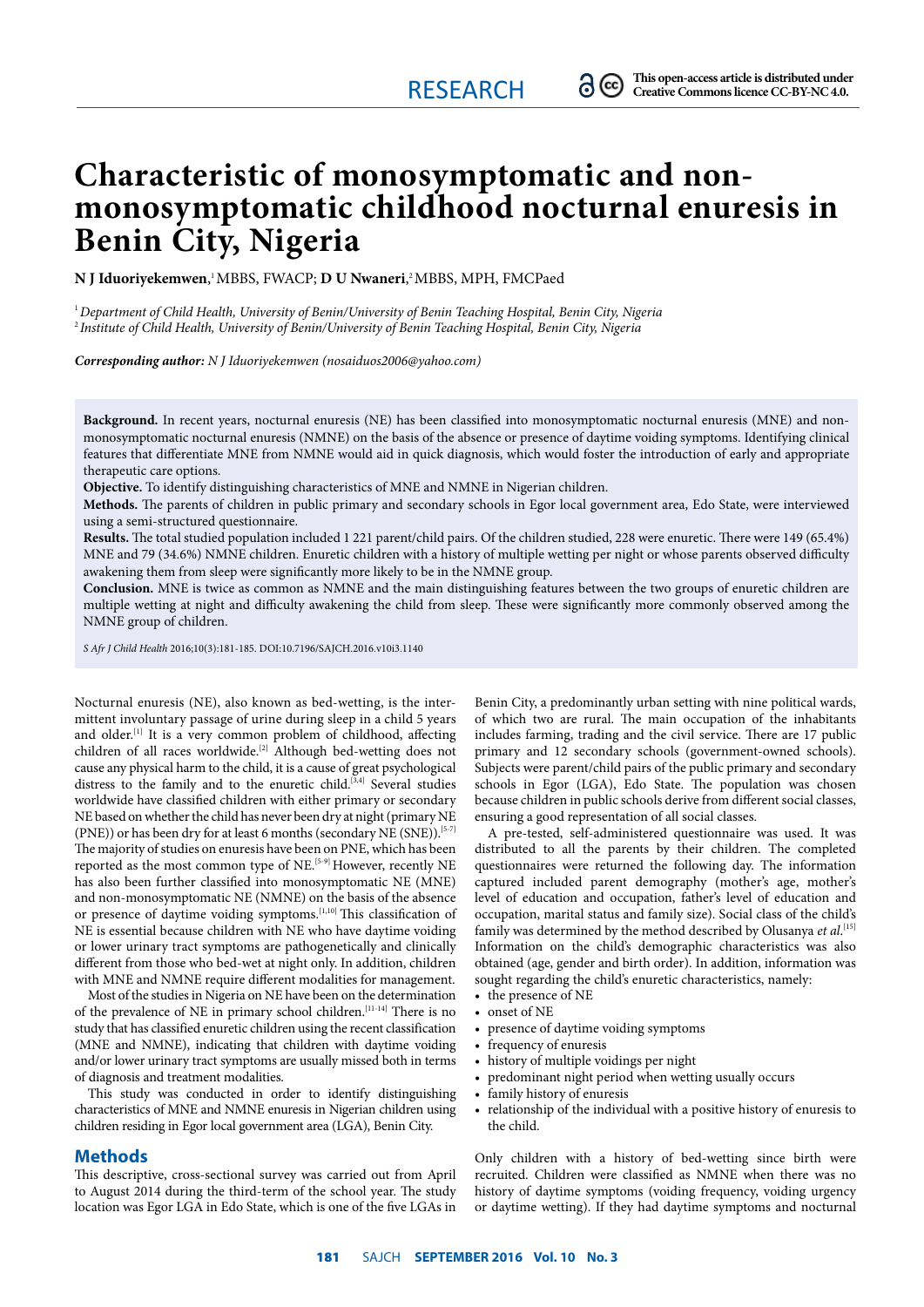wetting, they were classified as NMNE. The severity of bed-wetting was based on the frequency of nocturnal bed-wetting. If a child bed-wet only once a week or one to two times a month, she or he was classified as having mild NE; if bed-wetting occurred twice or more in a week, it was classified as moderate NE; and if the child wet every night it was classified as severe NE. Family size was defined as small if the number of children residing in the home was equal to or less than five and large if the number was greater than five.

Data obtained were entered into IBM Statistical Package for Social Sciences (SPSS) version 20.0 (USA) and were analysed using the same software. Quantitative variables were summarised using means and standard deviations (SDs), and comparisons of proportions were done accordingly. The significance of association between variables was tested using  $\chi^2$  and Fisher's exact tests where appropriate, while independent *t*-test was used for comparison of means. The level of significance of each test was set at *p*<0.05.

#### **Ethical considerations**

An ethical certificate for this study was obtained from the Research and Ethics Committee of the College of Medical Science, University of Benin, and permission was sought from the Ministry of Education and the headpersons of each primary school and the principal of each secondary school. Written informed consent forms were given to each child to deliver to their parents at the first visit to the schools. Parents who returned a signed informed consent were recruited in the study. All the children of both the primary and secondary schools in the LGA whose parents gave written informed consent were recruited for this study.

#### **Results**

A total of 1 800 questionnaires were distributed to the parents of the students, of which 1 574 were returned, giving a response rate 87.4%. However, only 1 221 questionnaire were correctly completed; therefore the total studied population was 1 221 parent/child pairs. The mean (SD) age of the 1 221 children analysed was 12.1 (1.9) years, median 12 (range 5 - 17) years. Most of the children (84.6%) were under 10 years of age and were female (64.0%). Of the 1 221 children analysed in the study, 228 were enuretic. The mean age of these children was 11.4 (2.4) years and the modal age was 14 years. The mean age of the enuretic children was significantly younger than that of non-enuretic children (*p*<0.0001). The proportion of children with enuresis (47%) was highest in the 5 - 9-year-old age group, falling to 7% in the 15 - 17-yearolds. Age was significantly associated with

**Table 1. Sociodemographic characteristics of the enuretic children compared with NE children**

| Characteristics          | Enuretic children<br>$(N=228), n$ (%) | NE children<br>$(N=993), n$ (%) | Total   | $p$ -value |
|--------------------------|---------------------------------------|---------------------------------|---------|------------|
| Age $(yr)$ , mean $(SD)$ | 11.4(2.4)                             | 12.3(1.8)                       |         | < 0.001    |
| Age group $(yr)$         |                                       |                                 |         |            |
| $5 - 9$                  | 38 (47.5)                             | 42(53.2)                        | 80      | < 0.001    |
| $10 - 14$                | 182 (17.6)                            | 851 (86.0)                      | 1 0 3 3 |            |
| $15 - 17$                | 8(7.4)                                | 100(92.6)                       | 108     |            |
| Gender                   |                                       |                                 |         |            |
| Male                     | 85 (23.9)                             | 355(76.1)                       | 440     | 0.70       |
| Female                   | 143 (18.3)                            | 638 (81.7)                      | 781     |            |
| Socioeconomic class      |                                       |                                 |         |            |
| Upper                    | 13(16.0)                              | 68 (83.9)                       | 81      | 0.41       |
| Middle                   | 133(20.0)                             | 532 (80.0)                      | 665     |            |
| Lower                    | 82 (17.3)                             | 393 (82.7)                      | 475     |            |

| <b>Characteristics</b>   | <b>MNE</b> children<br>$N=149, n$ (%) | <b>NMNE</b> children<br>$N=79, n$ (%) | Total | $p$ -value |
|--------------------------|---------------------------------------|---------------------------------------|-------|------------|
| Age $(yr)$ , mean $(SD)$ | 11.5(2.)4                             | 11.2(2.3)                             |       | 0.36       |
| Age $(yr)$               |                                       |                                       |       |            |
| $5 - 9$                  | 23(62.1)                              | 14 (37.9)                             | 37    | 0.39       |
| $10 - 14$                | 119(65.0)                             | 64 (35.0)                             | 183   |            |
| $15 - 17$                | 7(87.5)                               | 1(12.5)                               | 8     |            |
| Gender                   |                                       |                                       |       | 0.20       |
| Male                     | 51(60.0)                              | 34(40.0)                              | 85    |            |
| Female                   | 98 (68.5)                             | 45(31.5)                              | 143   |            |
| Socioeconomic class      |                                       |                                       |       | 0.07       |
| Upper                    | 12 (92.3)                             | 1(7.7)                                | 13    |            |
| Middle                   | 88 (66.2)                             | 45(33.8)                              | 133   |            |
| Lower                    | 49 (59.7)                             | 33(40.2)                              | 82    |            |

enuresis ( $p<0.001$ ). There were slightly more enuretic male children (23.9%) than enuretic female children (18.3%), however this was not statistically significant (*p*=0.70). The prevalence of enuresis was no different between the three socioeconomic classes  $(Table 1)$ 

A total of 149 (65.4%) of the 228 enuretic children were MNE, while 79 (34.6%) were NMNE. Therefore, the proportion of MNE to NMNE children was 1.8:1. There was no significant difference between the two groups of enuretic children in terms of their age (*p*=0.39), gender (*p*=0.20) and socioeconomic class (*p*=0.07) (Table 2). The proportion of male and female children with MNE and NMNE was similar, and there was no statistical difference in proportions of children with the two types of NE between the socioeconomic classes.

Table 3 shows the characteristics of the MNE and NMNE children. Children whose parents observed difficulty waking their children from sleep were significantly more likely to have NMNE than the MNE  $(p=0.006)$ . Similarly, enuretic children with history of multiple wetting per night were significantly more likely to have NMNE than MNE (*p*=0.005). However, there was no statistical significant difference between MNE and NMNE children in terms of the child's birth order, family size, family history of enuresis, severity of enuresis and predominant period of the night that wetting occurs (e.g. wetting soon after falling asleep or wetting occurring more towards morning).

Parental sociodemographic characteristics were also not significantly different in the two groups of enuretic children (Table 4) except for marital status of the parents. The proportions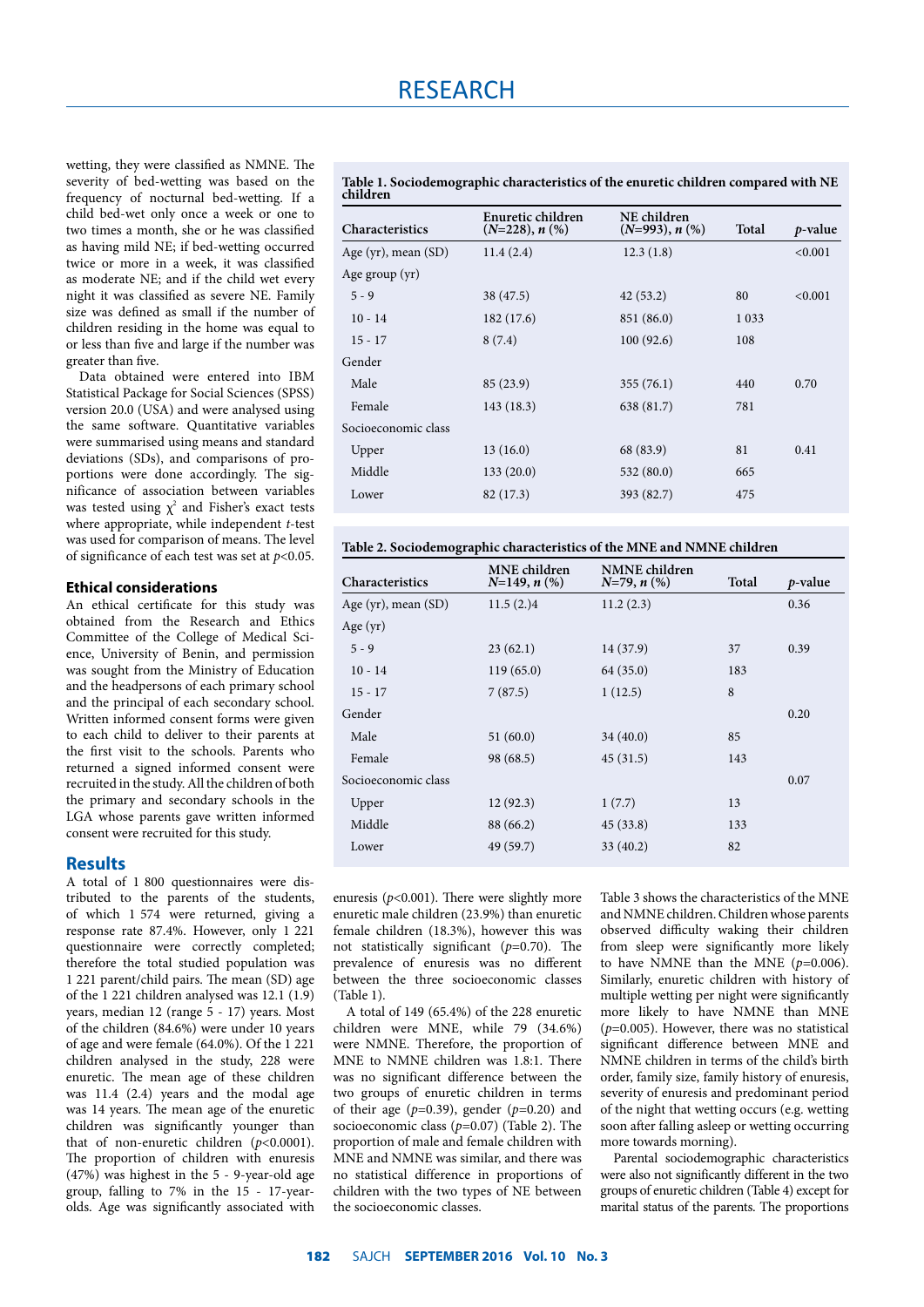| Table 3. Characteristics of the MNE and NMNE children |                                  |                                  |            |
|-------------------------------------------------------|----------------------------------|----------------------------------|------------|
| Characteristics                                       | MNE children<br>$(N=149), n$ (%) | NMNE children<br>$(N=79), n$ (%) | $p$ -value |
| Child's birth order                                   |                                  |                                  | 0.930      |
| 1st                                                   | 35(23.5)                         | 19(24.1)                         |            |
| 2nd                                                   | 33(22.1)                         | 17(21.5)                         |            |
| 3rd                                                   | 25(16.8)                         | 10(12.7)                         |            |
| 4th                                                   | 23(15.4)                         | 14(17.7)                         |            |
| 5th                                                   | 9(6.0)                           | 5(6.3)                           |            |
| >5th                                                  | 16(10.7)                         | 6(7.6)                           |            |
| No response                                           | 8(5.4)                           | 8(10.1)                          |            |
| Family size                                           |                                  |                                  | 0.190      |
| Small: <5 children                                    | 29(19.5)                         | 22 (27.8)                        |            |
| Large: >5 children                                    | 116(77.9)                        | 57(72.2)                         |            |
| No response                                           | 4(2.7)                           | 0(0)                             |            |
| Family history of enuresis                            |                                  |                                  | 0.130      |
| Yes                                                   | 72 (48.3)                        | 47 (59.5)                        |            |
| N <sub>o</sub>                                        | 77(51.7)                         | 32(40.5)                         |            |
| Relationship of individual with family history        |                                  |                                  | 0.620      |
| Father                                                | 8(5.4)                           | 3(3.8)                           |            |
| Mother                                                | 7(4.7)                           | 6(7.6)                           |            |
| Brother                                               | 23(15.4)                         | 16(20.3)                         |            |
| Sister                                                | 13(8.7)                          | 12(15.2)                         |            |
| Uncle                                                 | 19(12.8)                         | 9(11.4)                          |            |
| Other                                                 | 3(2.0)                           | 1(1.3)                           |            |
| No response                                           | 76 (51.0)                        | 32(40.5)                         |            |
| Severity of enuresis                                  |                                  |                                  | 0.130      |
| Mild                                                  | 56 (37.6)                        | 18(22.8)                         |            |
| Moderate                                              | 26 (17.4)                        | 17(21.5)                         |            |
| Severe                                                | 52 (34.9)                        | 31(39.2)                         |            |
| No response                                           | 15(10.1)                         | 13(16.5)                         |            |
| Difficulty in waking child from sleep                 |                                  |                                  | 0.006      |
| Yes                                                   | 45(30.2)                         | 39 (49.4)                        |            |
| $\rm No$                                              | 104 (69.8)                       | 40(50.6)                         |            |
| Wetting multiple times at night                       |                                  |                                  | 0.005      |
| Yes                                                   | 40(26.8)                         | 36(47.6)                         |            |
| No                                                    | 109 (73.2)                       | 43 (54.4)                        |            |
| Wetting soon after falling asleep                     |                                  |                                  | 0.760      |
| Yes                                                   | 42(28.2)                         | 24 (30.4)                        |            |
| $\rm No$                                              | 107(71.3)                        | 55 (69.6)                        |            |
| Wetting more towards morning                          |                                  |                                  | 1.000      |
| Yes                                                   | 35(23.5)                         | 19(24.1)                         |            |
| No                                                    | 114(76.5)                        | 60 (75.9)                        |            |
|                                                       |                                  |                                  |            |

of unmarried parents were significantly greater in the NMNE group of children, compared with MNE children ( $p=0.002$ ).

The association between the child's age group and other characteristics was determined for each of the groups of enuretic children. Among the MNE children, the child's age group was significantly associated with severity of bed-wetting  $(p=0.013)$ , family history of enuresis (*p*=0.04), father's educational level (*p*=0.014) and marital status of parents (*p*=0.028). However, among the NME children, no association was observed between child's age group and other characteristics.

## **Discussion**

Although NE has been extensively studied in relation to the onset of bed-wetting (primary and secondary bed-wetting),  $[5-9]$ very few studies have been conducted in terms of the absence or presence of daytime voiding symptoms,[16,17] which means there is a dearth of data for comparison. In a large population study on MNE and NMNE by Butler and Heron, [16] the proportion of MNE children to NMNE children was documented as 2:1, a figure similar to that found in the present study. This observation, therefore, supports the notion that MNE is twice as common as NMNE. The main distinguishing features between children with MNE and NMNE observed in this study were that children with NMNE were more likely to bedwet multiple times per night and were more difficult to rouse from sleep. There is a dearth of studies on distinguishing MNE from NMNE, therefore precluding comparison. The presence of lower urinary tract dysfunction in children with NMNE may explain why they tend to bed-wet multiple times per night compared with children with MNE. In a study by Naseri and Hiradfar,  $[17]$  bladder dysfunctions overactive bladder, detrusor hyperactivity conditions which predispose to multiple wetting – were detected by urodynamic studies, and they were reported to be more common in children with NMNE. Difficulty in rousing child from sleep, which is one of the three well-established pathophysiological factors of MNE,<sup>[2,18]</sup> was not observed in our study to be exclusive to the MNE group of children. This, therefore, justifies the need for extensive interview of any child with NE to reveal if they have daytime voiding symptoms or lower urinary tract symptoms, as investigative evaluation for the children with NMNE is mandatory. Parental marital status was the only other distinguishing factor observed in this study. The observation that in the homes where the parents were unmarried (divorced, separated, etc.) NMNE was more common compared with MNE, may imply that family dysfunction is an important associated factor in NMNE and in secondary enuresis. Dysfunctional or split families are an identifiable stressful environmental factor, which predisposes children to greater risk of developmental and behavioural problems.<sup>[19]</sup> The import of this is the inclusion of psychotherapy for both child and family as relevant adjuvant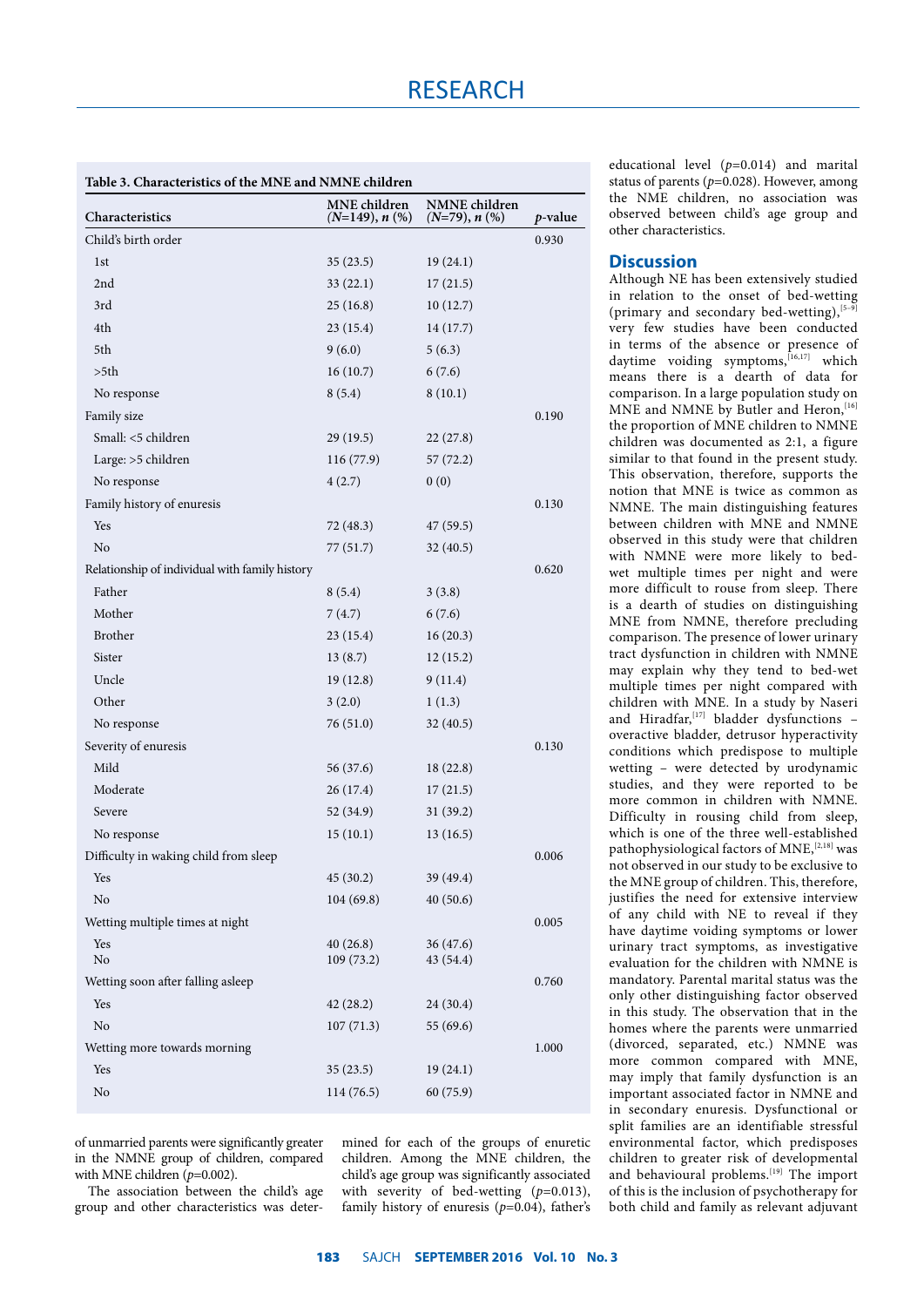| Characteristics             | <b>MNE</b> children<br>$(N=149) n$ (%) | <b>NMNE</b> children<br>$(N=79), n$ (%) | $p$ -value |
|-----------------------------|----------------------------------------|-----------------------------------------|------------|
| Mother's age (yr)           |                                        |                                         | 0.700      |
| $20 - 29$                   | 11(7.4)                                | 3(3.8)                                  |            |
| $30 - 39$                   | 61(40.9)                               | 33(41.8)                                |            |
| $40 - 49$                   | 44 (29.5)                              | 27(34.2)                                |            |
| $50 - 59$                   | 15(10.1)                               | 7(8.9)                                  |            |
| $>60$                       | 1(0.7)                                 | 2(2.5)                                  |            |
| No response                 | 17(11.4)                               | 7(8.9)                                  |            |
| Mother's educational status |                                        |                                         | 0.220      |
| Primary                     | 38(25.5)                               | 19(24.1)                                |            |
| Secondary                   | 42(28.2)                               | 28 (35.4)                               |            |
| Tertiary                    | 39(26.2)                               | 13(16.5)                                |            |
| No response                 | 30(20.1)                               | 19(24.1)                                |            |
| Father's educational status |                                        |                                         | 0.270      |
| Primary                     | 23(15.4)                               | 10(12.7)                                |            |
| Secondary                   | 42(28.2)                               | 28 (35.4)                               |            |
| Tertiary                    | 48 (32.2)                              | 18(22.8)                                |            |
| No response                 | 36(24.2)                               | 23(29.1)                                |            |
| Marital status              |                                        |                                         | 0.002      |
| Married                     | 126(84.6)                              | 62(78.5)                                |            |
| Unmarried                   | 4(2.7)                                 | 12(15.2)                                |            |
| No response                 | 19(12.9)                               | 5(6.3)                                  |            |
|                             |                                        |                                         |            |

**Table 4. Characteristics of the parents of the monosymptomatic and nonmonosymptomatic enuretic children**

therapeutic option in management of children with NMNE.

Although there were no observed differences between the two enuretic groups of children in terms of sociodemographic characteristics, the following trends were observed in this study.

The mean ages of children with MNE and NMNE were similar. This finding is in consonance with the works of Naseri and Hiradfar, <a>[17]</a> who also studied a similar age range as in this study. Of note, however, is that the mean (SD) ages of the children in the study by Naseri and Hiradfar $[17]$  were lower in both groups of children (8.66 (2.2) years in those with MNE and 8.2 (2.5) years in those with NMNE) when compared with 11.5 (2.4) years for the children with MNE and 11.2 (2.3) years for those with NMNE observed in the present study. These differences may be explained by the fact that a larger proportion of children in this study were  $>10$  years, while in the study by Naseri and Hiradfar<sup>[17]</sup> the majority of the children were <10 years old.

The observed trend from several other studies that the prevalence of NE decreases with increasing  $age^{[5-9,20-22]}$  was also observed in this study, even among the NMNE group of children. The reason why the MNE group of children did not show this trend is difficult to explain. The widely documented finding that NE is more common in males than females<sup>[5-9,20-22]</sup> was also observed in this study; however, when comparing the MNE and NMNE group of enuretic children, this difference in gender was not observed. This is in contrast to the works of Naseri and Hiradfar<sup>[17]</sup> and Bakker *et al.*,<sup>[23]</sup> who reported that among the MNE group, males were recorded more than females but the reverse was observed among the NMNE group. The difference is difficult to explain, because even in a study on lower urinary tract symptoms in children who do not bedwet, the daytime voiding symptoms were also reported to be more common in girls than boys.<sup>[19]</sup> Of note is that some studies on MNE reported that the sex difference is only observed until the age of 10 years, and thereafter the frequency is the same for both boys and girls.<sup>[24]</sup> This may be the reason for the findings in this study, as the majority of the children were older than 10 years.

The limitation of this study was that the children could not be evaluated radiologically owing to financial constraints. Radiological assessment would have aided in diagnosing the specific lower urinary tract dysfunction the children with NMNE had. In addition, daytime voiding symptoms used to define NMNE were only ascertained by history; a 48-hour frequency and volume chart was not used to confirm.

### **Conclusions**

MNE is twice as common as NMNE, and the main distinguishing features between the two groups of enuretic children are multiple wetting at night and difficulty in waking up a child from sleep, which was significantly observed among the NMNE group of children. We therefore recommend that while evaluating patients, the presence of these factors (multiple wetting at night and difficult sleep arousal) should alert the physician to probe for the presence of lower urinary symptoms or daytime voiding symptoms. This would help reduce missed opportunities in the diagnosis of children with NMNE.

**Acknowledgements**. The authors thank Mr Moses Adekunle Abiodun who assisted in data collection, Miss Itohan Ibhawa for data entry into Microsoft Excel and the management of the selected schools for providing the enabling environment for this study.

#### **References**

- 1. Austin PF, Bauer SB, Bower W, et al. The standardization of terminology of lower tract function in children and adolescent: Update report from the Standardization Committee of the International Children's Continence Society. J Urol 2014;191(6):1863-1865. DOI[:10.1016/j.](http://dx.doi.org/10.1016/j.juro.2014.01.110 ) [juro.2014.01.110](http://dx.doi.org/10.1016/j.juro.2014.01.110 )
- 2. Wright A. Evidence-based assessment and management of childhood enuresis. Paediatr Child Health 2008;18(12):561-567. DOI[:10.1016/j.](http://dx.doi.org/10.1016/j.paed.2008.09.006  ) [paed.2008.09.006](http://dx.doi.org/10.1016/j.paed.2008.09.006  )
- 3. Fritz G, Rockney R, Bernet W, et al. Practice parameter for the assessment and treatment of children and adolescents with enuresis. J Am Acad Child Adolesc Psychiatry 2004;43:(12):1540-1550. DOI[:10.1097/01.chi.0000142196.41215.cc](http://dx.doi.org/10.1097/01.chi.0000142196.41215.cc  )
- 4. Joinson C, Heron J, Emond A, Butler R. Psychological problems in children with bedwetting and combined (day and night) wetting: A UK population-based study. J Paediatr Psychol 2007;32(5):605-616. DOI:[10.1093/jpepsy/jsl039](http://dx.doi.org/10.1093/jpepsy/jsl039 )
- 5. Chang P, Chen WJ, Tsai WY, Chiu YN. An epidemiological study of nocturnal enuresis in Taiwanese children. BJU Int 2001;87(7):678-681. DOI[:10.1046/j.1464-410x.2001.02161.x](http://dx.doi.org/10.1046/j.1464-410x.2001.02161.x)
- 6. Hazza I, Tarawneh H. Primary nocturnal enuresis among school children in Jordan. Saudi J Kidney Dis Transpl 2002;13(4):478-480.
- 7. Kanaheswari Y. Epidemiology of children nocturnal enuresis in Malaysia. J Paediatr Child Health 2003;39(2):118-123. DOI:[10.1046/j.1440-](http://dx.doi.org/10.1046/j.1440-1754.2003.00105.x ) [1754.2003.00105.x](http://dx.doi.org/10.1046/j.1440-1754.2003.00105.x )
- 8. Yeung CK, Sreedhar B, Sihoe JD, Sit FK, Lau J. Differences in characteristics of nocturnal enuresis between children and adolescents: A critical appraisal from a large epidemiological study. BJU Int 2006;97(5):1069-1073. DOI:[10.1111/j.1464-](http://dx.doi.org/10.1111/j.1464-410X.2006.06074.x ) [410X.2006.06074.x](http://dx.doi.org/10.1111/j.1464-410X.2006.06074.x )
- 9. Ozden C, Ozdal O, Altinova S, Oguzulgen I, Urgancioglu G, Memis A. Prevalence and associated factors of enuresis in Turkish children. Int Braz J Urol 2007;33(2):216-222.
- 10. Djurhuus JC. Definitions of subtypes of enuresis. Scand J Urol Nephrol Suppl 1999;202:5-7.
- 11. Osungbade KO, Oshiname FO. Prevalence and perception of nocturnal enuresis in children of a rural community in southwestern Nigeria. Trop Doct 2003;33(4):234-236.